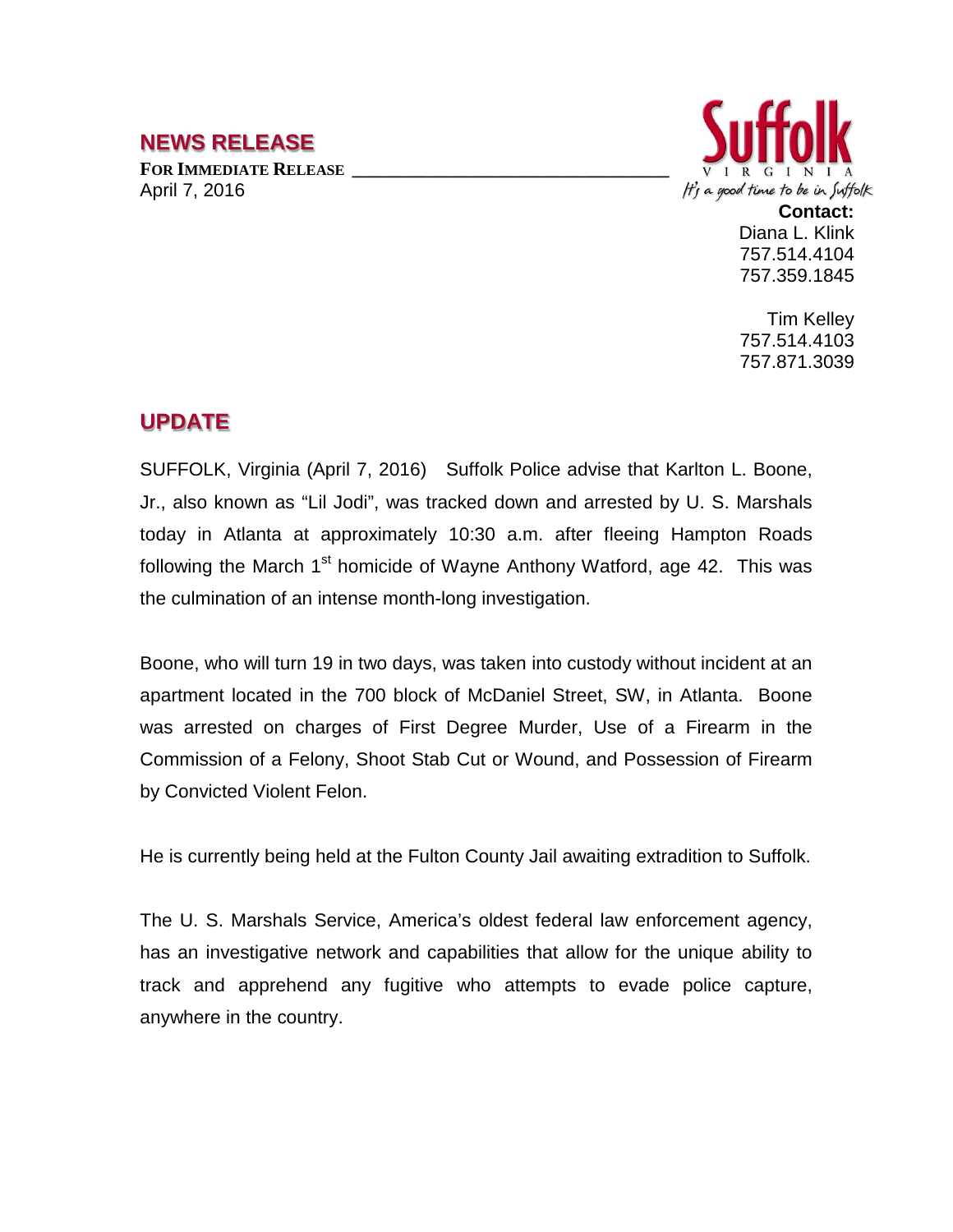## **UPDATE**

SUFFOLK, Virginia (March 4, 2016) Suffolk Police are seeking the public's assistance in locating a suspect allegedly involved in Tuesday morning's homicide of Wayne Anthony Watford following their intensive investigation.

Warrants are on file for Karlton L. Boone, Jr., age 18, of the 400 block of Carolina Road, on charges of Murder - First Degree; Shoot, Cut or Stab with Intent to Maim or Kill; Shooting During Commission of a Felony; Use or Display Firearm in Committing Felony; and Possession of Firearm by Violent Felon.

Boone is further described as a black male, 5'6", 150 pounds, with brown eyes, black hair and a dark complexion.

To update the information provided previously, the victim was located at the Pleasant Hill Cemetery in the 800 block of Dill Road/Old Dill Road after a concerned citizen contacted Emergency Communications advising of a suspicious vehicle in the area that went into the cemetery traveling at a high rate of speed. At approximately 1:31 a.m. the responding Officer located the victim and found no pulse. Suffolk Fire & Rescue personnel responded and the victim was pronounced deceased at the scene.

The victim was transported to the Medical Examiner's Office. Detectives confirm that the victim had sustained gunshot wounds to the torso.

Anyone with information on Boone's whereabouts is asked to contact Crime Line at 1-888-Lock-U-Up. When calling Crime Line, callers do not have to give their names or appear in court. Citizens can also utilize TipSoft to anonymously submit crime-related tips through the Web, a text message, or from any Android or iPhone mobile device with the TipSubmit mobile app. Tips can be submitted by visiting www.tipsubmit.com, or by texting the word "**CRIMES**" (**274637**) with the keyword **SPDVATIP**. TipSoft also supports users' ability to submit videos or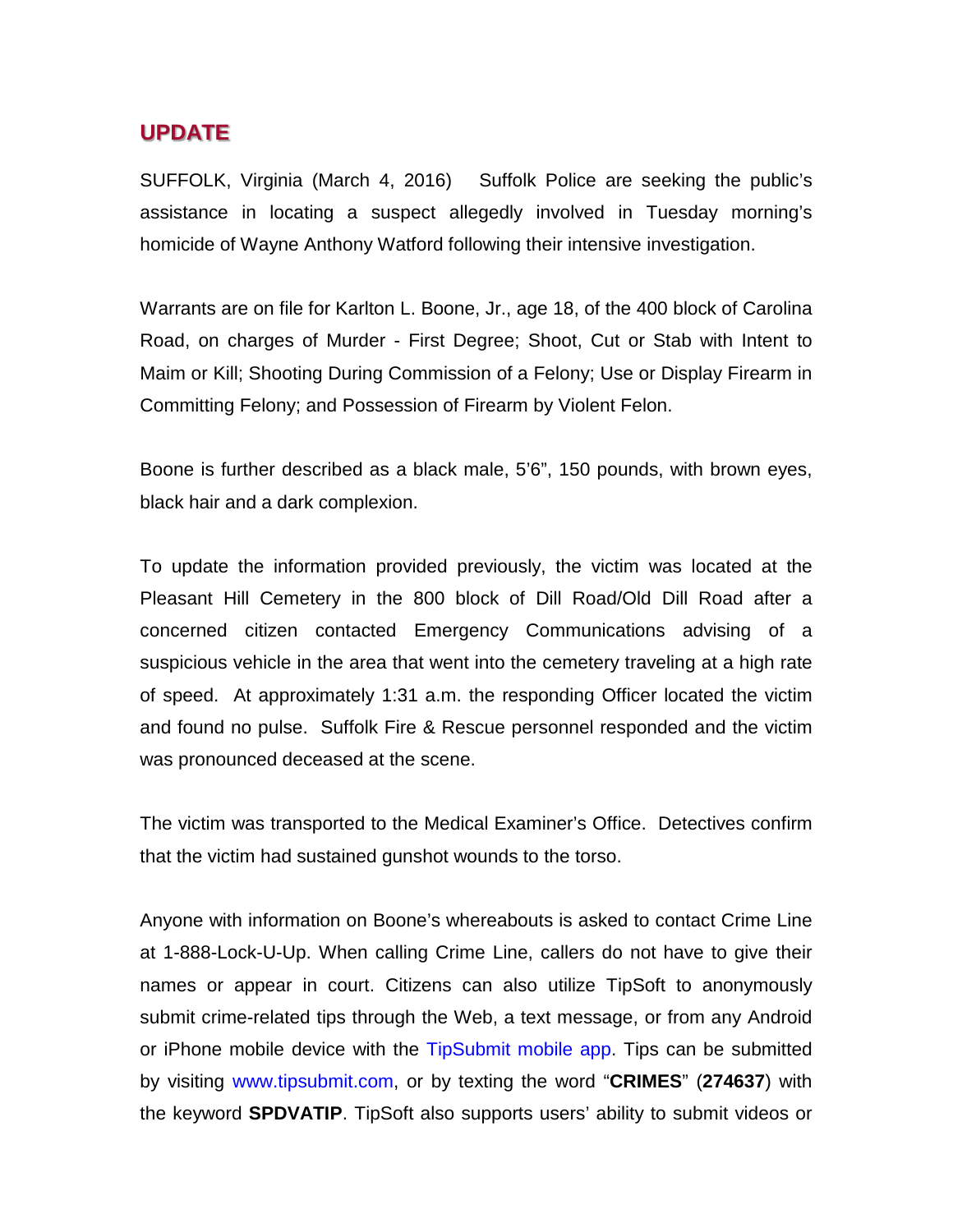photos using the TipSoft mobile app. If information leads to an arrest, the caller or "tipster" could qualify for a reward of up to \$1,000.

# **UPDATE**

SUFFOLK, Virginia (March 1, 2016) Suffolk Police advise that this morning's undetermined death is now classified as a homicide.

The victim has been identified as Wayne Anthony Watford, age 42, of the 1600 block of Nansemond Parkway.

The investigation is ongoing and police are seeking the public's assistance. Anyone with information is asked to contact Crime Line at 1-888-Lock-U-Up. When calling Crime Line, callers do not have to give their names or appear in court. Citizens can also utilize TipSoft to anonymously submit crime-related tips through the Web, a text message, or from any Android or iPhone mobile device with the TipSubmit mobile app. Tips can be submitted by visiting www.tipsubmit.com, or by texting the word "**CRIMES**" (**274637**) with the keyword **SPDVATIP.** TipSoft also supports users' ability to submit videos or photos using the TipSoft mobile app. If information leads to an arrest, the caller or "tipster" could qualify for a reward of up to \$1,000.

## **POLICE INVESTIGATING UNDETERMINED DEATH**

SUFFOLK, Virginia (March 1, 2016) Suffolk Police are currently on scene investigating an undetermined death in the 800 block of Dill Road/Old Dill Road at the Pleasant Hill Cemetery at that location.

Emergency Communications advise that at approximately 1:30 a.m. Officers found an adult male that was obviously deceased at that location.